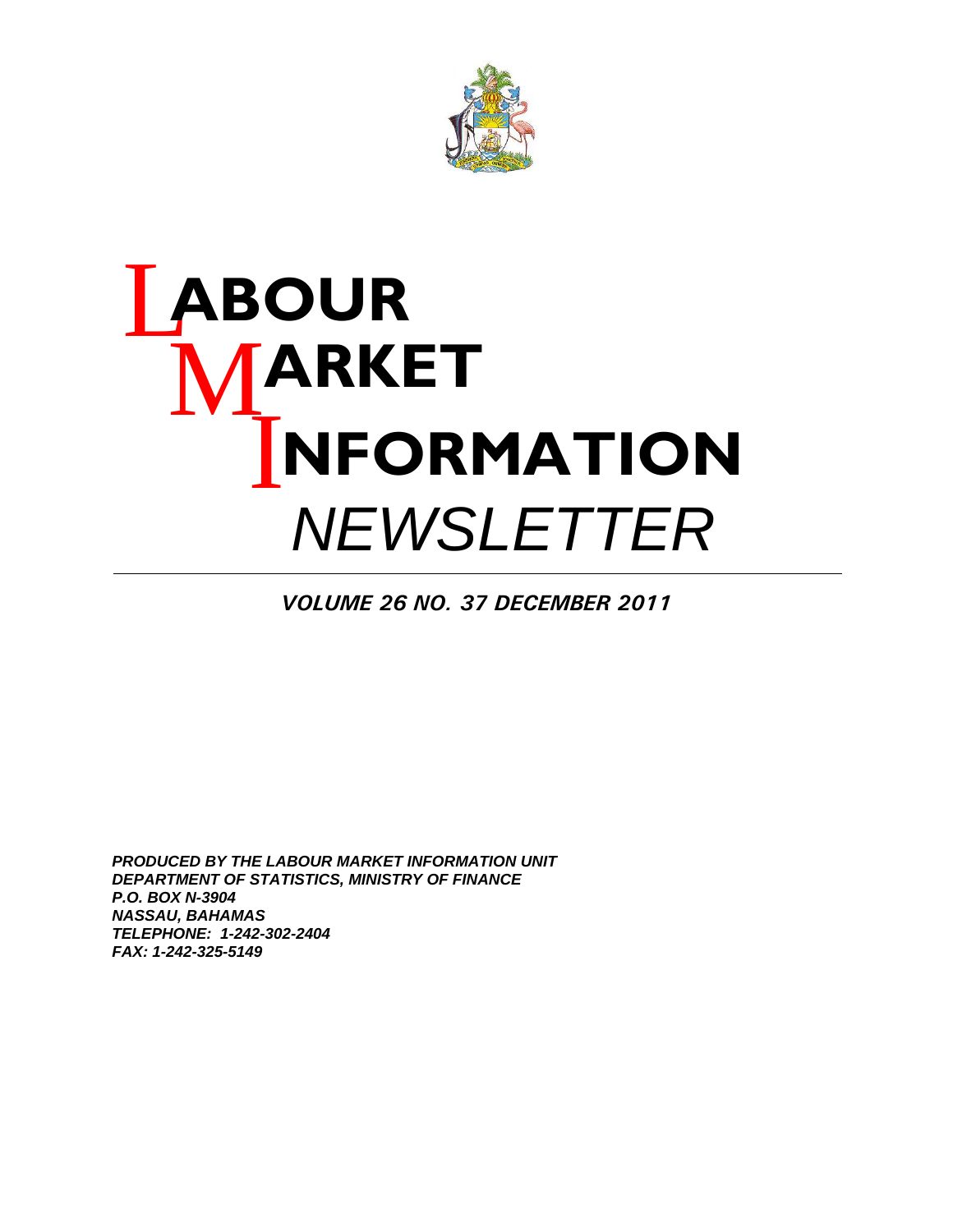| <b>QUARTER</b>                  | <b>BENEFIT TYPE</b>        | <b>NUMBER OF</b><br><b>CLAIMS</b><br>** AWARDED | <b>NUMBER OF</b><br><b>BENEFIT WEEKS</b><br>***PAID | <b>VALUE OF</b><br><b>CLAIMS PAID</b> |
|---------------------------------|----------------------------|-------------------------------------------------|-----------------------------------------------------|---------------------------------------|
|                                 | <b>SICKNESS BENEFIT</b>    | 4,847                                           | 12,851                                              | 2,672,470                             |
|                                 | <b>MATERNITY BENEFIT</b>   | 911                                             | 9,897                                               | 1,830,101                             |
|                                 | UNEMPLOYMENT BENEFIT****   | 1,115                                           | 12,833                                              | 1,265,586                             |
| <b>FIRST QUARTER</b>            | <b>FUNERAL BENEFIT*</b>    | 401                                             | N/A                                                 | 640,955                               |
|                                 | <b>SICKNESS ASSISTANCE</b> | 3                                               | 12                                                  | 969                                   |
|                                 | INDUSTRIAL INJURY BENEFIT  | 439                                             | 1,872                                               | 482,242                               |
|                                 | Total:                     | 7,716                                           | 37,465                                              | \$6,892,323                           |
|                                 |                            |                                                 |                                                     |                                       |
|                                 | <b>SICKNESS BENEFIT</b>    | 4,400                                           | 12,347                                              | 2,638,031                             |
|                                 | <b>MATERNITY BENEFIT</b>   | 682                                             | 7,555                                               | 1,403,526                             |
|                                 | UNEMPLOYMENT BENEFIT****   | 1,086                                           | 12,230                                              | 1,688,707                             |
| <b>SECOND</b><br><b>QUARTER</b> | <b>FUNERAL BENEFIT*</b>    | 333                                             | N/A                                                 | 517,103                               |
|                                 | <b>SICKNESS ASSISTANCE</b> | 3                                               | 6                                                   | 452                                   |
|                                 | INDUSTRIAL INJURY BENEFIT  | 430                                             | 1,851                                               | 355,146                               |
|                                 | Total:                     | 6,934                                           | 33,989                                              | \$6,602,965                           |
|                                 |                            |                                                 |                                                     |                                       |
|                                 | <b>SICKNESS BENEFIT</b>    | 5,331                                           | 12,473                                              | 2,902,628                             |
|                                 | <b>MATERNITY BENEFIT</b>   | 917                                             | 9,688                                               | 1,531,823                             |
|                                 | UNEMPLOYMENT BENEFIT****   | 1,499                                           | 13,035                                              | 1,857,572                             |
| <b>THIRD QUARTER</b>            | <b>FUNERAL BENEFIT*</b>    | 448                                             | N/A                                                 | 718,693                               |
|                                 | SICKNESS ASSISTANCE        | 2                                               | 3                                                   | 170                                   |
|                                 | INDUSTRIAL INJURY BENEFIT  | 439                                             | 1,706                                               | 447,728                               |
|                                 | Total:                     | 8,636                                           | 36,905                                              | \$7,458,614                           |
|                                 |                            |                                                 |                                                     |                                       |

#### **SHORT-TERM BENEFIT CLAIMS BY DURATION AND EXPENDITURE FIRST, SECOND AND THIRD QUARTERS - 2011**

*\*Funeral benefit is a one time payment. It includes figures for Industrial Funeral.* 

*\*\*Number of claims awarded represents the number of persons who submitted claims which were approved.* 

*\*\*\*Number of benefit weeks paid is the number of weeks persons claimed for which they received payment.* 

*N/A - Not Applicable* 

*\*\*\*\*Unemployment benefit payments started in May 2009 and are paid every two weeks for maximum of (13) weeks. Given that benefits are paid after each two week period has passed, the amount of benefits payments for the 2nd quarter does not include two weeks of benefits entitlement for that quarter. Benefit payments in the 3rd quarter include two (2) weeks of payments to the large number of initial claimants for two (2) weeks earned during the 2nd quarter.* 

*Source: Actuarial and Research Services Department, The National Insurance Board.*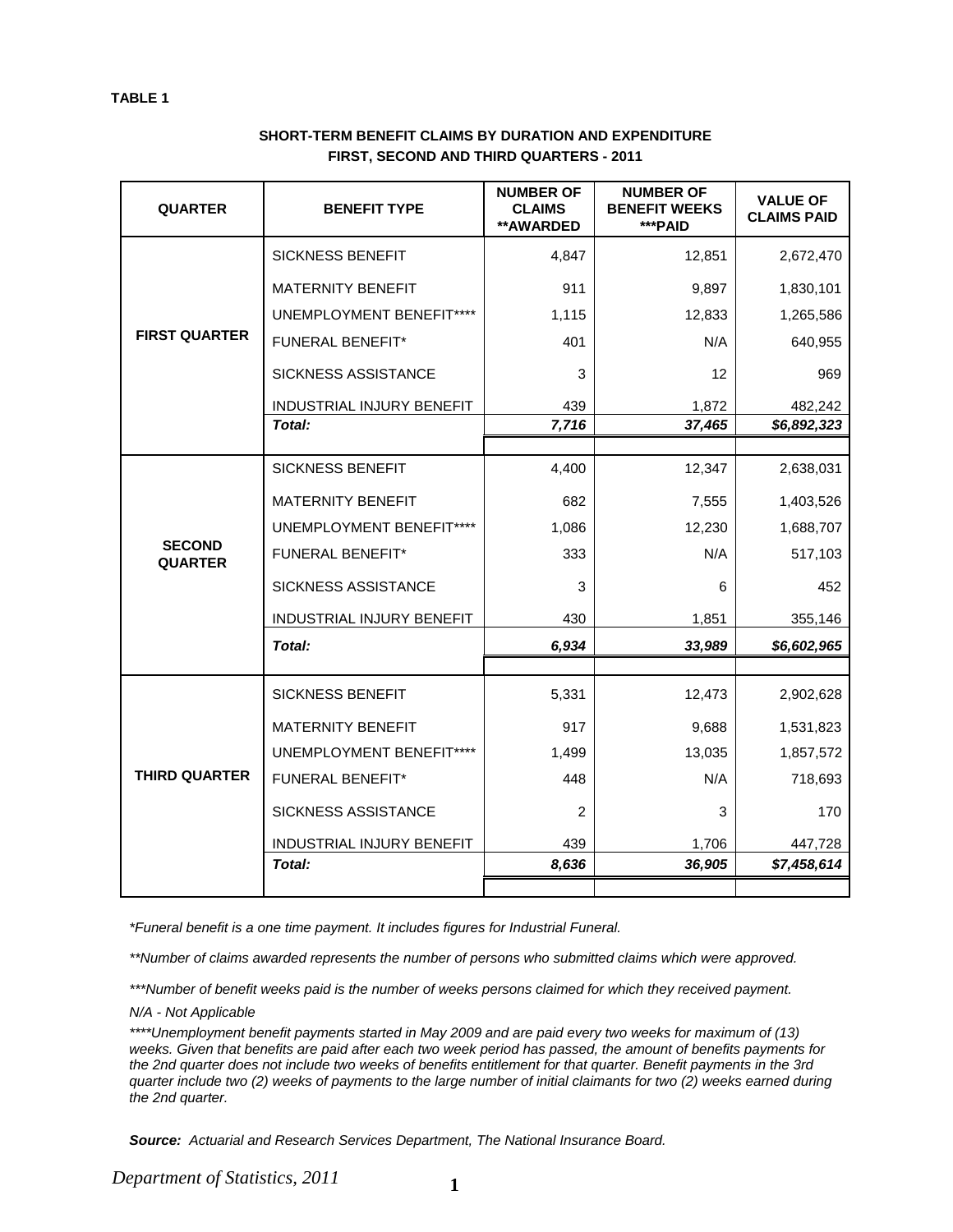## **CONTRIBUTIONS PAID TO THE NATIONAL INSURANCE BOARD FIRST, SECOND AND THIRD QUARTERS - 2011**

| <b>YEAR/2011</b>      | <b>EMPLOYERS</b> | <b>EMPLOYEES</b> | <b>SELF-</b><br><b>EMPLOYED</b> | <b>TOTAL</b>  |
|-----------------------|------------------|------------------|---------------------------------|---------------|
| <b>FIRST QUARTER</b>  | \$27,894,031     | \$16,999,680     | \$1,094,019                     | \$45,987,730  |
| <b>SECOND QUARTER</b> | \$28,178,760     | \$15,783,837     | \$1,124,704                     | \$45,087,301  |
| <b>THIRD QUARTER</b>  | \$30,068,727     | \$15,947,215     | \$1,011,363                     | \$47,027,305  |
| <b>TOTAL</b>          | \$86,141,518     | \$48,730,732     | \$3,230,086                     | \$138,102,336 |
|                       |                  |                  |                                 |               |

**TABLE 3**

## **NATIONAL INSURANCE BENEFIT PAYMENTS FIRST, SECOND AND THIRD QUARTERS - 2011**

| <b>YEAR/2011</b>      | <b>SHORT-TERM</b><br><b>BENEFITS</b> | <b>INDUSTRIAL</b><br><b>BENEFITS*</b> | <b>LONG-TERM</b><br><b>BENEFITS**</b> | <b>TOTAL</b>  |
|-----------------------|--------------------------------------|---------------------------------------|---------------------------------------|---------------|
| <b>FIRST QUARTER</b>  | \$6,823,281                          | \$1,840,897                           | \$34,260,820                          | \$42,924,998  |
| <b>SECOND QUARTER</b> | \$6,539,368                          | \$2,015,534                           | \$36,965,541                          | \$45,520,443  |
| <b>THIRD QUARTER</b>  | \$7,397,825                          | \$2,110,876                           | \$35,407,635                          | \$44,916,336  |
| <b>TOTAL</b>          | \$20,760,474                         | \$5,967,307                           | \$106,633,996                         | \$133,361,777 |
|                       |                                      |                                       |                                       |               |

\*Industrial Benefits includes disablement benefits and grants, industrial death, injury benefits and medical care.

\*\*Long Term Benefits include retirement, invalidity and survivors' contributory pension, as well as old age invalidity and survivors; assistance pension.

**Source:** Actuarial and Research Services Department, The National Insurance Board.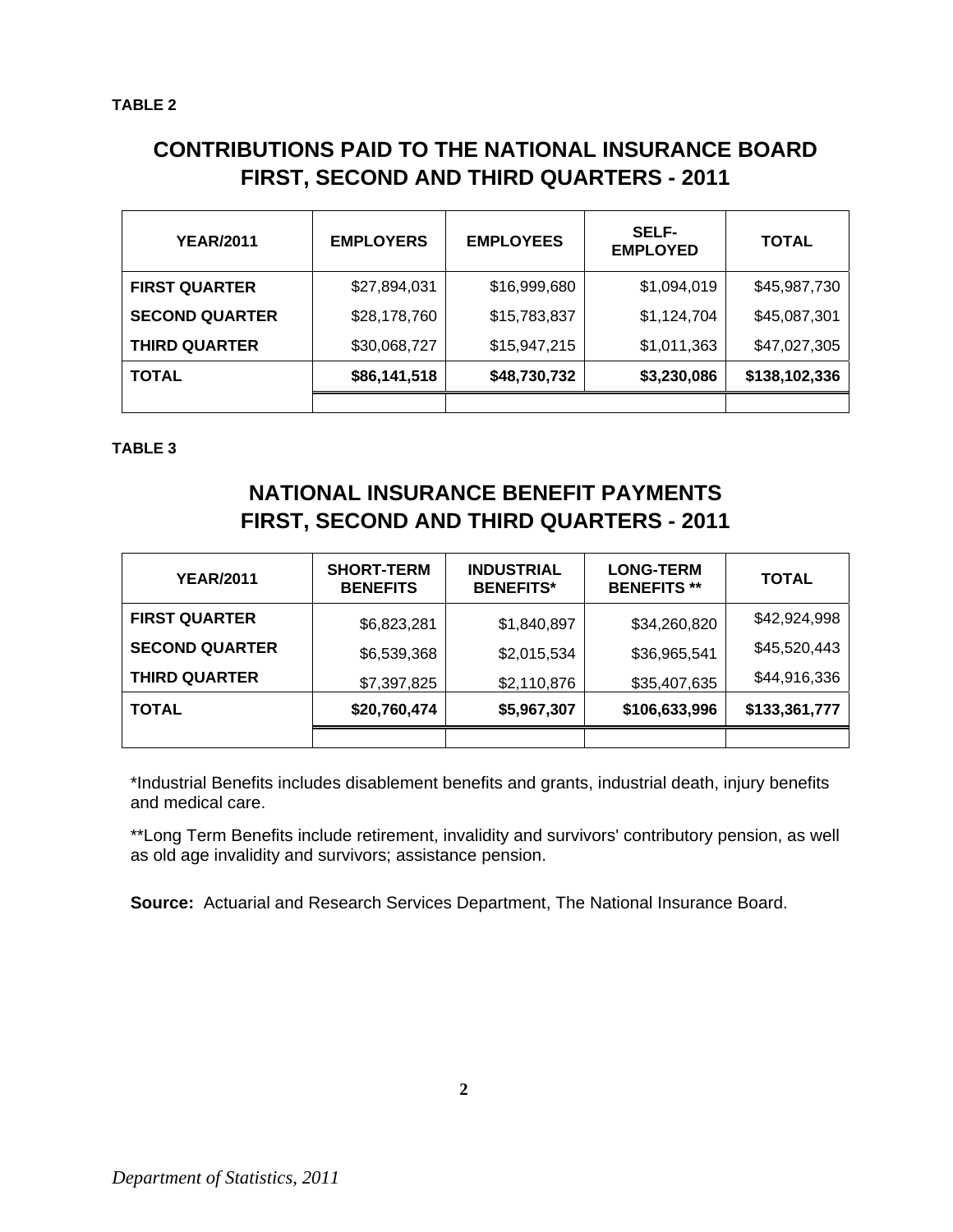#### **KEY LABOUR FORCE STATISTICS**

 **2001 – 2009, 2011** 

| <b>ITEM</b>                                      | 2001    | 2002    | 2003    | 2004    | 2005    | 2006    | 2007    | 2008    | 2009    | 2011    |
|--------------------------------------------------|---------|---------|---------|---------|---------|---------|---------|---------|---------|---------|
| <b>TOTAL LABOUR FORCE</b>                        |         |         |         |         |         |         |         |         |         |         |
| <b>ALL BAHAMAS</b>                               | 164,675 | 167,980 | 173,795 | 176,330 | 178,705 | 180,255 | 186,105 | 191,595 | 184,020 | 190,075 |
| <b>NEW PROVIDENCE</b>                            | 117,900 | 119,700 | 123,380 | 125,385 | 128,630 | 127,090 | 131,105 | 135,735 | 131,245 | 134,910 |
| <b>GRAND BAHAMA</b>                              | 25,055  | 25,190  | 26,350  | 26,465  | 27,305  | 27,445  | 28,850  | 29,820  | 28,235  | 27,660  |
| <b>EMPLOYED LABOUR FORCE</b>                     |         |         |         |         |         |         |         |         |         |         |
| <b>ALL BAHAMAS</b>                               | 153,310 | 152,690 | 154,965 | 158,340 | 160,530 | 166,505 | 171,490 | 174,920 | 157,805 | 164,120 |
| <b>NEW PROVIDENCE</b>                            | 109,770 | 108,255 | 108,685 | 111,725 | 114,660 | 118,575 | 120,675 | 123,960 | 112,880 | 117,105 |
| <b>GRAND BAHAMA</b>                              | 23,345  | 23,580  | 24,050  | 24,000  | 24,305  | 25,155  | 26,310  | 27,125  | 23,310  | 23,410  |
| <b>UNEMPLOYED LABOUR</b><br><b>FORCE</b>         |         |         |         |         |         |         |         |         |         |         |
| <b>ALL BAHAMAS</b>                               | 11,365  | 15,290  | 18,830  | 17,990  | 18,175  | 13,750  | 14,615  | 16,675  | 26,215  | 25,955  |
| <b>NEW PROVIDENCE</b>                            | 8,130   | 11,445  | 14,695  | 13,660  | 13,970  | 8,515   | 10,430  | 11.775  | 18,365  | 17,805  |
| <b>GRAND BAHAMA</b>                              | 1,710   | 1,610   | 2,300   | 2,465   | 3,000   | 2,290   | 2,540   | 2,695   | 4,925   | 4,250   |
| <b>LABOUR FORCE</b><br><b>PARTICIPATION RATE</b> |         |         |         |         |         |         |         |         |         |         |
| ALL BAHAMAS                                      | 76.2%   | 76.4%   | 76.5%   | 75.7%   | 76.3%   | 75.1%   | 76.2%   | 76.3%   | 73.4%   | 72.3%   |
| <b>NEW PROVIDENCE</b>                            | 78.1%   | 77.6%   | 78.0%   | 77.5%   | 77.5%   | 79.7%   | 77.1%   | 77.3%   | 74.0%   | 73.5%   |
| <b>GRAND BAHAMA</b>                              | 75.2%   | 74.4%   | 76.0%   | 74.7%   | 74.7%   | 74.6%   | 76.8%   | 76.9%   | 74.2%   | 68.4%   |
| <b>UNEMPLOYMENT RATE</b>                         |         |         |         |         |         |         |         |         |         |         |
| ALL BAHAMAS                                      | 6.9%    | 9.1%    | 10.8%   | 10.2%   | 10.2%   | 7.6%    | 7.9%    | 8.7%    | 14.2%   | 13.7%   |
| <b>NEW PROVIDENCE</b>                            | 6.9%    | 9.6%    | 11.9%   | 10.9%   | 10.9%   | 6.7%    | 8.0%    | 8.7%    | 14.0%   | 13.2%   |
| <b>GRAND BAHAMA</b>                              | 6.8%    | 6.4%    | 8.7%    | 9.3%    | 11.0%   | 8.3%    | 8.8%    | 9.0%    | 17.4%   | 15.4%   |

LABOUR FORCE DATA ARE NOT AVAILABLE FOR THE YEAR 2010 WHICH WAS CENSUS YEAR. THE CENSUS IS A MAJOR NATIONAL PROJECT THEREFORE NO OTHER HOUSHOLD SURVEYS ARE TAKEN BY THE DEPARTMENT THAT YEAR.

**Source:** Department of Statistics, Labour Force & Household Income Report 2011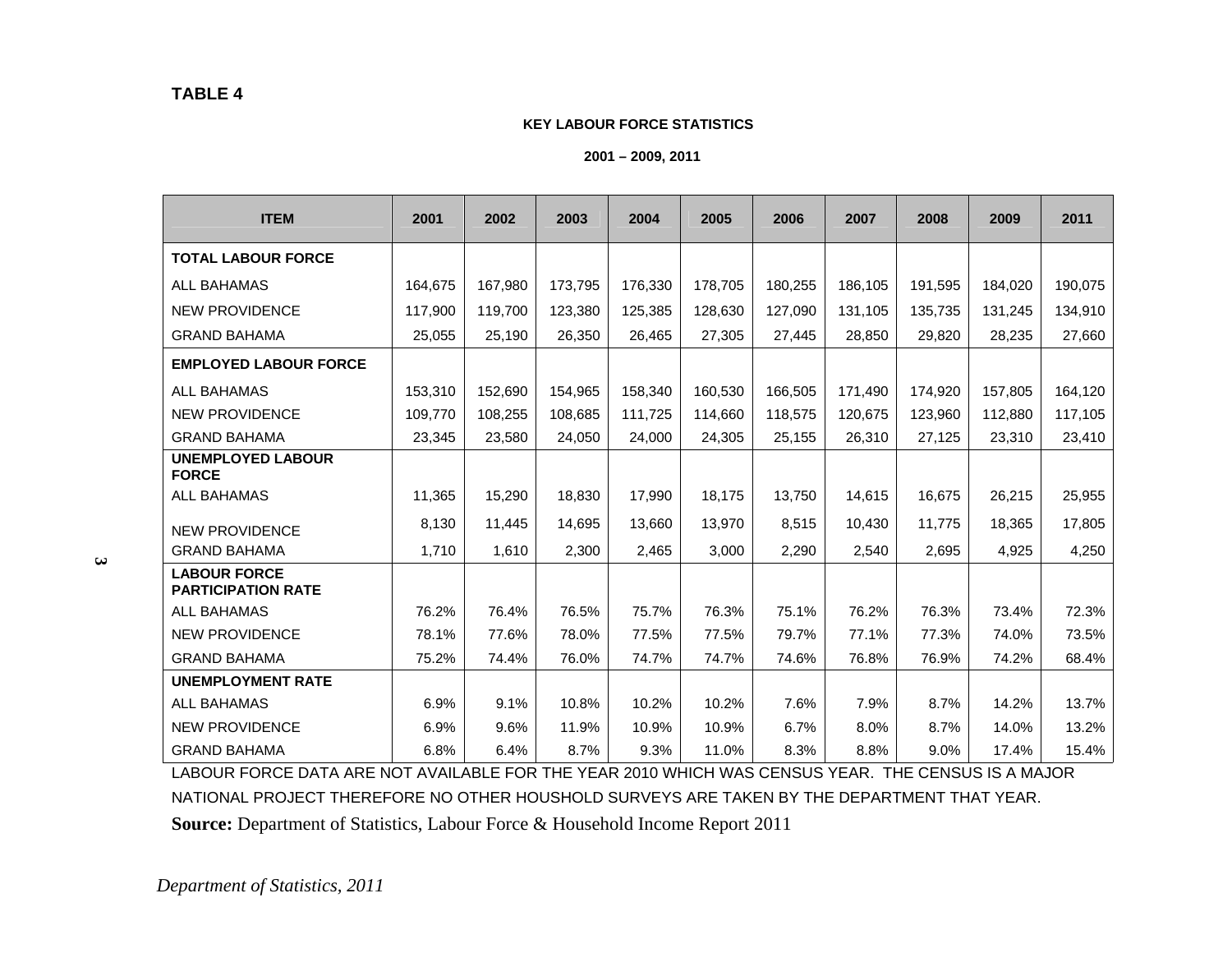## **THE LABOUR FORCE AND ITS COMPONENTS: 2011**

| <b>SEX AND ISLAND</b>              |              | <b>TOTAL</b><br><b>LABOUR</b><br><b>FORCE</b> | <b>EMPLOYED</b><br><b>LABOUR</b><br><b>FORCE</b> | <b>UNEMPLOYED</b><br><b>LABOUR</b><br><b>FORCE</b> | <b>LABOUR FORCE</b><br><b>PARTICIPATION RATE</b> | <b>UNEMPLOYMENT</b><br><b>RATE</b> |
|------------------------------------|--------------|-----------------------------------------------|--------------------------------------------------|----------------------------------------------------|--------------------------------------------------|------------------------------------|
| <b>ALL BAHAMAS</b><br><b>TOTAL</b> |              | 190,075                                       | 164,120                                          | 25,955                                             | 72.3%                                            | 13.7%                              |
|                                    | <b>WOMEN</b> | 94,865                                        | 81,850                                           | 13,015                                             | 69.1%                                            | 13.7%                              |
|                                    | <b>MEN</b>   | 95,210                                        | 82,270                                           | 12,940                                             | 76.1%                                            | 13.6%                              |
| NEW PROVIDENCE TOTAL               |              | 134,910                                       | 117,105                                          | 17,805                                             | 73.5%                                            | 13.2%                              |
|                                    | <b>WOMEN</b> | 68,860                                        | 59,975                                           | 8,885                                              | 70.7%                                            | 12.9%                              |
|                                    | <b>MEN</b>   | 66,050                                        | 57,130                                           | 8,920                                              | 76.7%                                            | 13.5%                              |
| <b>GRAND BAHAMA</b>                | <b>TOTAL</b> | 27,660                                        | 23,410                                           | 4,250                                              | 68.4%                                            | 15.4%                              |
|                                    | <b>WOMEN</b> | 13,615                                        | 11,135                                           | 2,480                                              | 65.0%                                            | 18.2%                              |
|                                    | <b>MEN</b>   | 14,045                                        | 12,275                                           | 1,770                                              | 72.3%                                            | 12.6%                              |

**Source:** Department of Statistics, Labour Force & Household Income Report 2011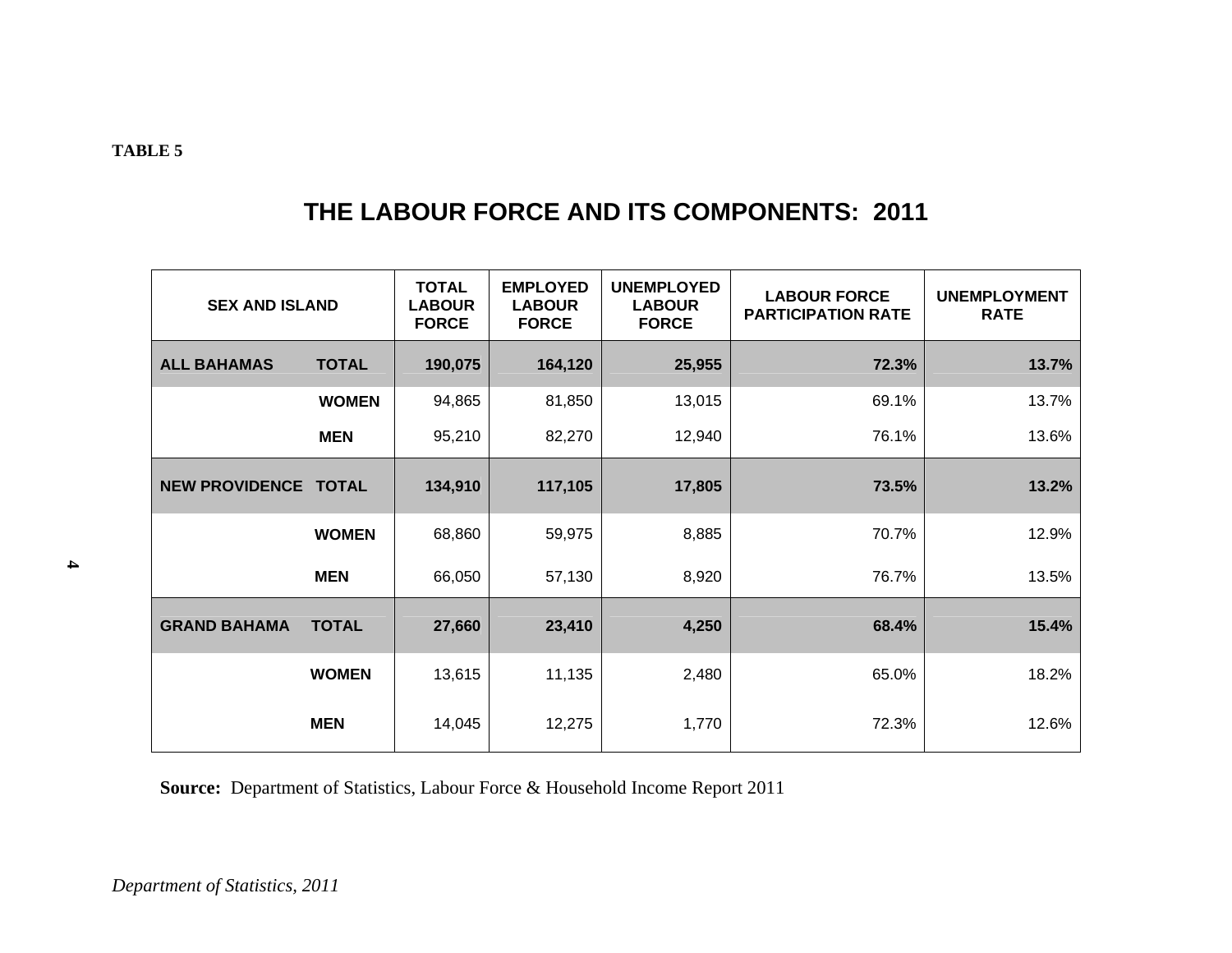## **NUMBER OF HOUSEHOLDS AND HOUSEHOLD INCOME: ALL BAHAMAS, NEW PROVIDENCE AND GRAND BAHAMA: 2011**

| <b>ISLAND</b>       | <b>NUMBER OF</b><br><b>HOUSEHOLDS</b> | <b>TOTAL HOUSEHOLD</b><br><b>INCOME B\$</b> | <b>MEAN HOUSEHOLD</b><br><b>INCOME B\$</b> | <b>MEDIAN HOUSEHOLD</b><br><b>INCOME B\$</b> |
|---------------------|---------------------------------------|---------------------------------------------|--------------------------------------------|----------------------------------------------|
| ALL BAHAMAS         | 100,430                               | 3,867,712,500                               | 38,512                                     | 30,000                                       |
| NEW PROVIDENCE      | 69,210                                | 2,815,225,000                               | 40,677                                     | 31,797                                       |
| <b>GRAND BAHAMA</b> | 14,355                                | 558,425,000                                 | 38,901                                     | 30,000                                       |

**5** 

\* Approximately 5,690 (5.4%) households did not provide income data. These households were excluded from the calculation of mean and median household income.

**Source:** Department of Statistics, Labour Force & Household Income Report 2011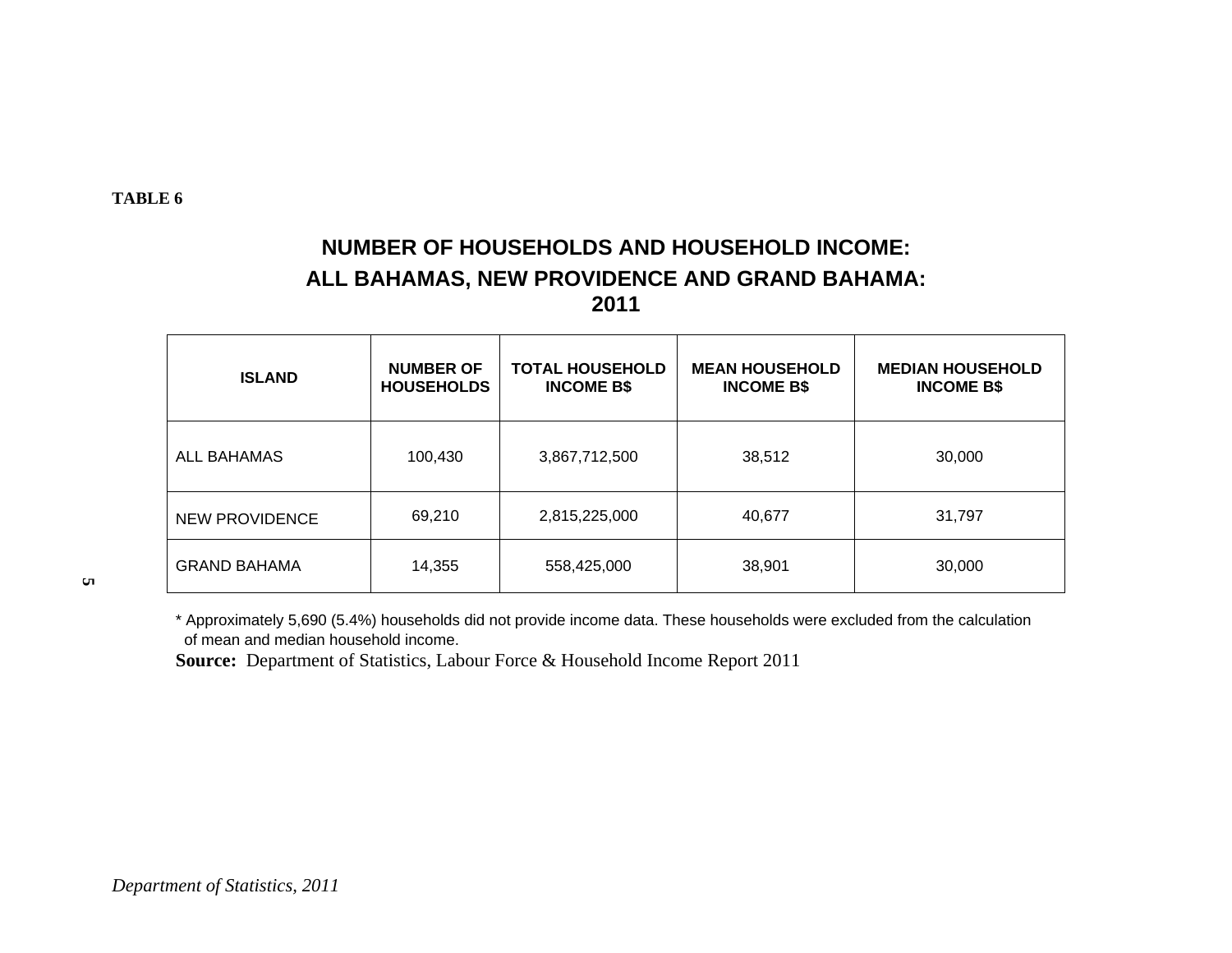## **THE COLLEGE OF THE BAHAMAS GRADUATES BY DIVISION & SEX SCHOOL YEAR: 2010 - 2011**

|   | <b>DIVISION</b>                                        | <b>MALE</b>    | <b>FEMALE</b> | <b>TOTAL</b> |
|---|--------------------------------------------------------|----------------|---------------|--------------|
|   |                                                        |                |               |              |
|   | <b>BUSINESS</b>                                        | 29             | 91            | 120          |
|   | <b>COMMUNICATION AND CREATIVE ARTS</b>                 | 11             | 11            | 22           |
|   | <b>CULINARY &amp; HOSPITALITY MANAGEMENT INSTITUTE</b> | 10             | 30            | 40           |
| ග | <b>EDUCATION</b>                                       | 18             | 122           | 140          |
|   | <b>ENGLISH STUDIES</b>                                 | 1              | 0             |              |
|   | NURSING AND ALLIED HEALTH PROFESSIONS                  | $\overline{0}$ | 27            | 27           |
|   | <b>SCIENCES AND TECHNOLOGY</b>                         | 27             | 27            | 54           |
|   | <b>SOCIAL SCIENCES</b>                                 | 8              | 30            | 38           |
|   | <b>TOTAL</b>                                           | 104            | 338           | 442          |

**SOURCE:** College of The Bahamas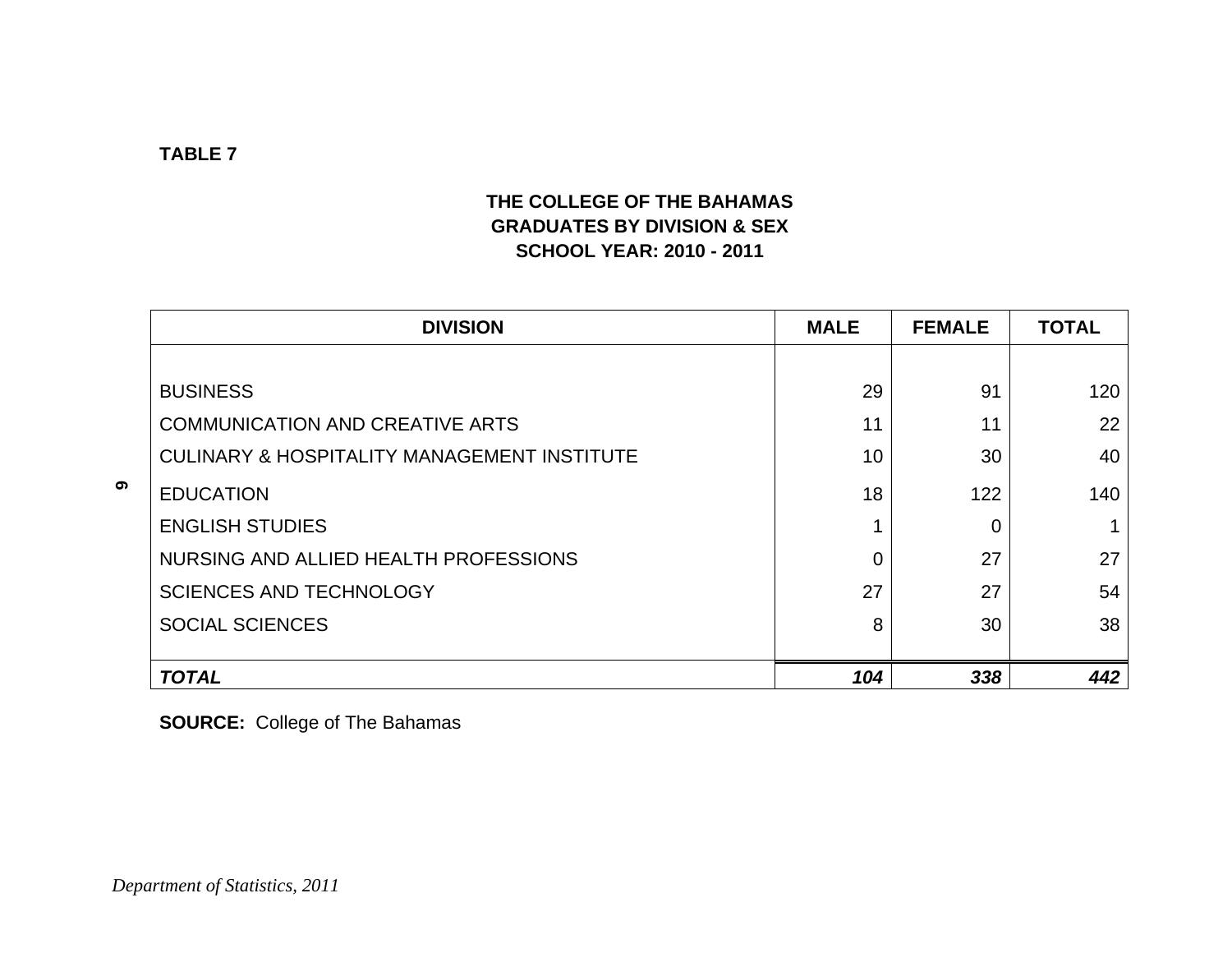## **THE BAHAMAS BAPTIST COMMUNITY COLLEGE & BIBLE INSTITUTE GRADUATES BY PROGRAMME, DEGREE OR CERTIFICATE EARNED AND SEX SCHOOL YEAR: 2010 - 2011**

|                          | <b>DEGREE/CERTIFICATE</b>    | <b>PROGRAMME</b>                   |                | <b>SEX</b>     | <b>TOTAL</b>   |
|--------------------------|------------------------------|------------------------------------|----------------|----------------|----------------|
|                          |                              |                                    | <b>MALE</b>    | <b>FEMALE</b>  |                |
|                          | <b>ASSOCIATE OF ARTS</b>     |                                    |                |                |                |
|                          |                              | <b>ACCOUNTING</b>                  | 1              | 8              | 9              |
|                          |                              | <b>BIOLOGY</b>                     | $\Omega$       |                | $\mathbf{1}$   |
|                          |                              | <b>BIOLOGY/CHEMISTRY</b>           | $\overline{0}$ | $\mathbf{1}$   | $\mathbf{1}$   |
|                          |                              | <b>BUSINESS MANAGEMENT</b>         | 2              | 9              | 11             |
|                          |                              | <b>COMPUTER INFORMATION SYSTEM</b> | 1              |                | $\overline{2}$ |
|                          |                              | <b>EARLY CHILDHOOD EDUCATION</b>   | $\Omega$       |                | $\mathbf{1}$   |
| $\overline{\phantom{0}}$ |                              | HUMAN RESOURCE MANAGEMENT          | $\Omega$       | $\overline{2}$ | 2              |
|                          |                              | <b>LAW &amp; CRIMINAL JUSTICE</b>  | $\overline{2}$ | 4              | 6              |
|                          |                              | <b>MATHEMATICS</b>                 | $\Omega$       | 1              | $\mathbf{1}$   |
|                          |                              | PRIMARY EDUCATION                  | $\Omega$       | 4              | $\overline{4}$ |
|                          |                              | PSYCHOLOGY/SOCIOLOGY               |                | 3              | $\overline{4}$ |
|                          |                              | PUBLIC ADMINISTRATION              |                |                | $\overline{2}$ |
|                          | <b>CERTIFICATE PROGRAMME</b> |                                    |                |                |                |
|                          |                              | PRE-SCHOOL AUXILIARY               | 0              | 3              | 3              |
|                          |                              | <b>THEOLOGY</b>                    |                | $\overline{2}$ | 3              |
|                          | <b>TOTAL</b>                 |                                    | 9              | 41             | 50             |

**SOURCE:** The Bahamas Baptist Community College & Bible Institute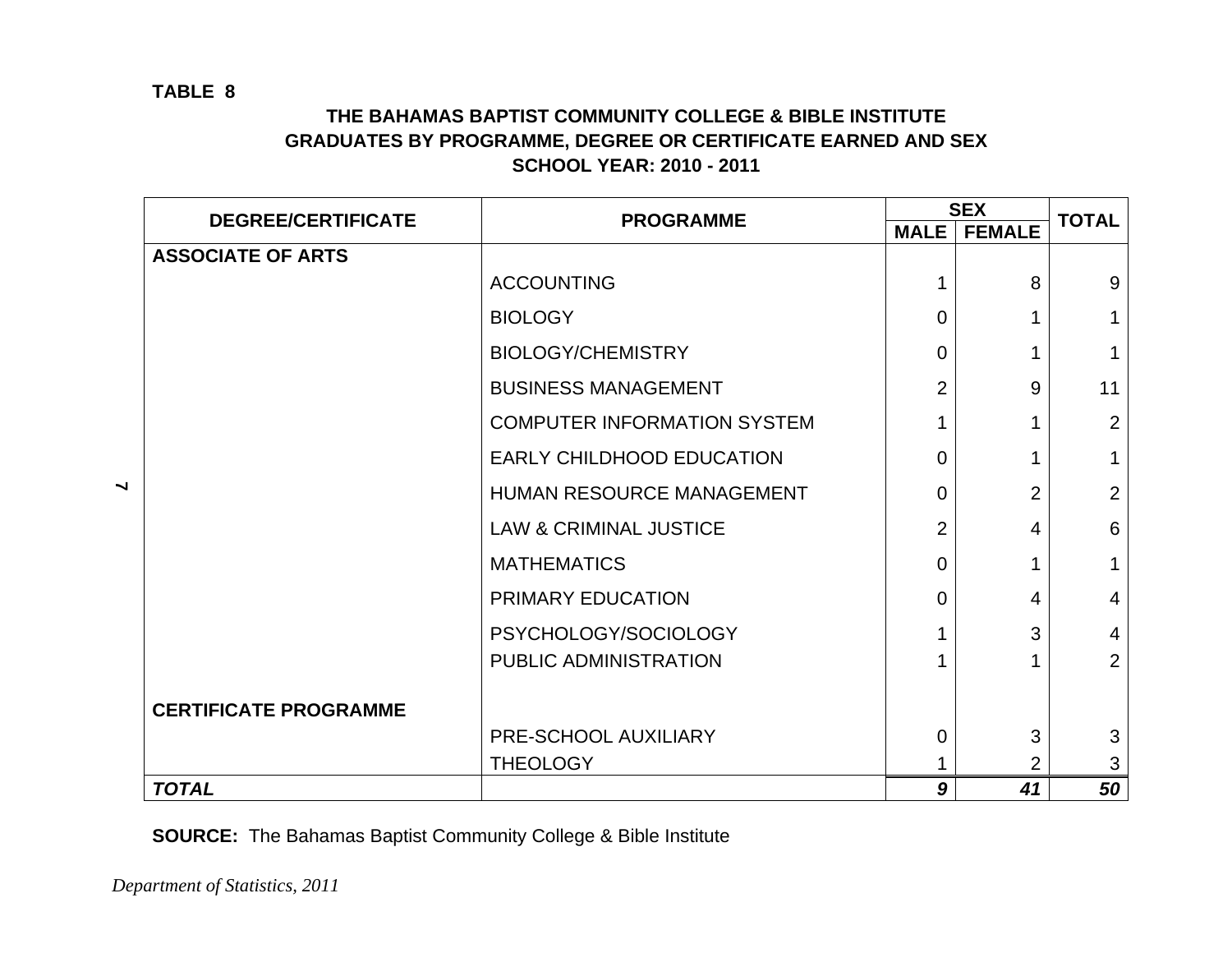#### **BAHAMAS TECHNICAL AND VOCATIONAL INSTITUTE GRADUATES BY DIVISION AND SEX NEW PROVIDENCE SCHOOL YEAR: 2010-2011**

| <b>DIVISION</b>                                  | <b>MALE</b>    | <b>FEMALE</b>  | <b>TOTAL</b>   |
|--------------------------------------------------|----------------|----------------|----------------|
| <b>AUTO COLLISION</b>                            | 5              | 0              | 5              |
| <b>AUTO MECHANICS</b>                            | 5              | 1              | 6              |
| <b>BARBERING</b>                                 | 2              | 4              | 6              |
| <b>BUSINESS OFFICE TECHNOLOGY</b>                | 1              | $\overline{0}$ | 1              |
| <b>CARPENTRY</b>                                 | 6              | 1              | $\overline{7}$ |
| <b>COMPUTER REPAIR TECHNOLOGY</b>                | 11             | 5              | 16             |
| COMPUTER TECHNOLOGY DIPLOMA                      | $\overline{2}$ | 0              | $\overline{2}$ |
| <b>COSMETOLOGY</b>                               | $\overline{0}$ | 9              | 9              |
| ELECTRICAL INSTALLATION LEVEL II                 | 13             | 0              | 13             |
| <b>ESTHETHICS</b>                                | $\overline{0}$ | 3              | 3              |
| <b>FASHION DESIGN PRODUCTION I</b>               | 0              | 6              | 6              |
| <b>HEATING VENTILATION AND AIR CONDITIONING</b>  | $\overline{2}$ | 0              | $\overline{2}$ |
| <b>INFORMATION TECHNOLOGY SUPPORT SPECIALIST</b> | 4              | 0              | 4              |
| <b>MASONRY</b>                                   | 4              | 0              | $\overline{4}$ |
| <b>MASSAGE THERAPY</b>                           | $\overline{0}$ | 5              | 5              |
| <b>NAIL TECHNOLOGY</b>                           | $\overline{0}$ | 15             | 15             |
| <b>OFFICE ADMINISTRATION I</b>                   | 1              | 5              | 6              |
| <b>OFFICE ADMINISTRATION II</b>                  | $\overline{0}$ | 1              | 1              |
| <b>OFFICE CLERK I</b>                            | $\overline{0}$ | 4              | $\overline{4}$ |
| <b>OFFICE MANAGEMENT</b>                         | $\overline{0}$ | 12             | 12             |
| OFFICE ADMINISTRATION ASSOCIATES                 | $\overline{0}$ | $\overline{2}$ | $\overline{2}$ |
| <b>PLUMBING</b>                                  | 6              | 0              | 6              |
| <b>WELDING</b>                                   | 1              | 0              | 1              |
| <b>TOTAL</b>                                     | 63             | 73             | 136            |

*Source: Bahamas Technical And Vocational Institute*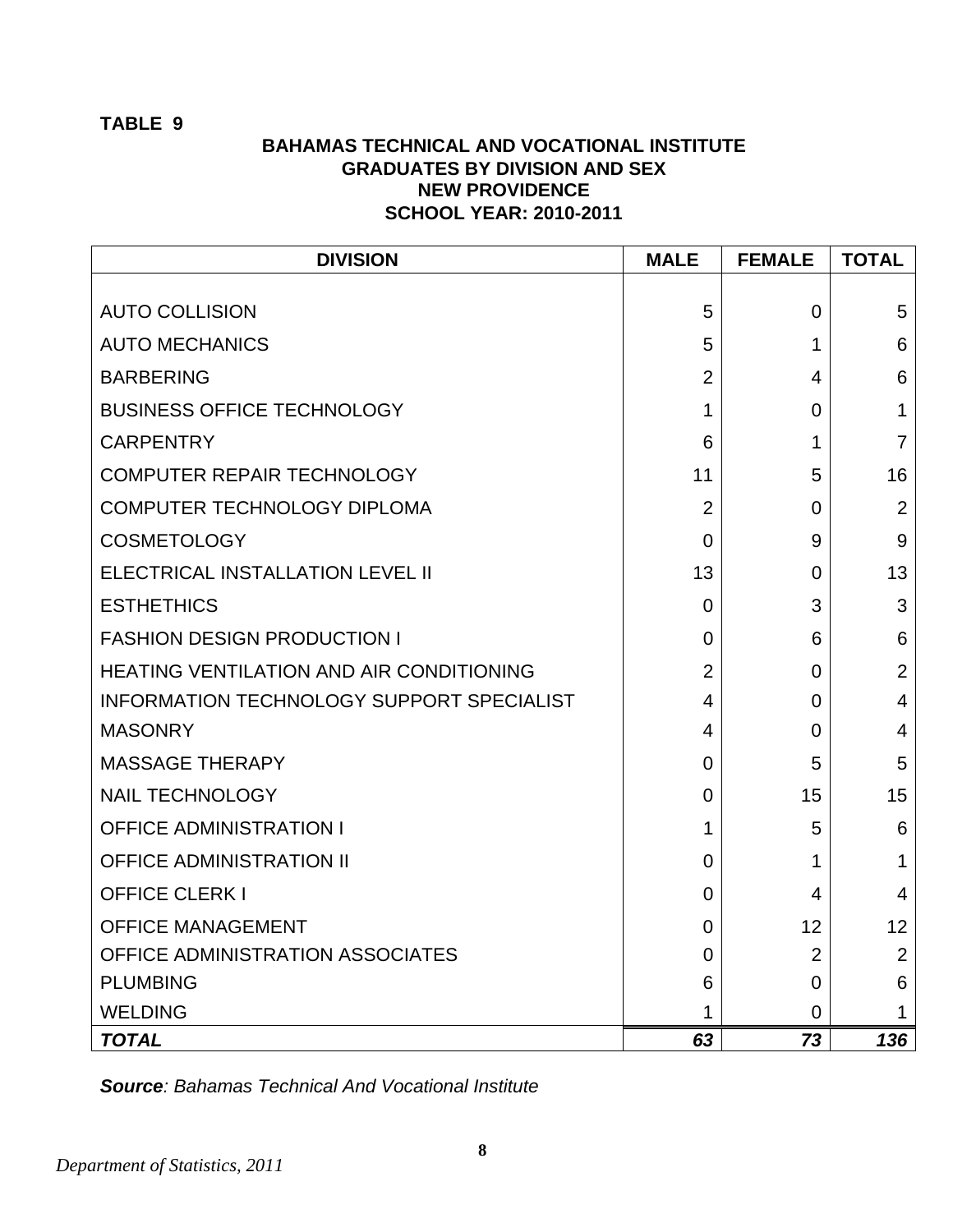#### **RESULTS OF STANDARD EXAMINATION BAHAMAS GENERAL CERTIFICATE OF SECONDARY EDUCATION (B.G.C.S.E.) BY SUBJECT AND SEX: ALL BAHAMAS - 2011**

|   |                           |              |                                 |                   |         |                |         | 2011                   |         |         |                |                |            |
|---|---------------------------|--------------|---------------------------------|-------------------|---------|----------------|---------|------------------------|---------|---------|----------------|----------------|------------|
|   | <b>Courses</b>            | Sex          | <b>Number</b><br><b>Entered</b> | <b>Number Sat</b> |         |                |         | <b>Grades Attained</b> |         |         |                |                |            |
|   |                           |              |                                 |                   | Grade A | <b>Grade B</b> | Grade C | <b>Grade D</b>         | Grade E | Grade F | Grade G        | Grade U        | <b>ABS</b> |
|   | <b>Science</b>            |              |                                 |                   |         |                |         |                        |         |         |                |                |            |
|   |                           |              |                                 |                   |         |                |         |                        |         |         |                |                |            |
|   | <b>Mathematics</b>        | Male         | 2,356                           | 2,176             | 67      | 79             | 393     | 311                    | 296     | 302     | 393            | 335            | 180        |
|   |                           | Female       | 3,271                           | 3,024             | 101     | 100            | 538     | 436                    | 437     | 485     | 524            | 403            | 247        |
|   |                           | <b>Total</b> | 5,627                           | 5,200             | 168     | 179            | 931     | 747                    | 733     | 787     | 917            | 738            | 427        |
|   | <b>Biology</b>            | Male         | 1,417                           | 1,271             | 16      | 50             | 413     | 205                    | 219     | 201     | 108            | 59             | 146        |
|   |                           | Female       | 2,227                           | 2,058             | 38      | 85             | 712     | 371                    | 337     | 281     | 153            | 81             | 169        |
|   |                           | <b>Total</b> | 3,644                           | 3,329             | 54      | 135            | 1,125   | 576                    | 556     | 482     | 261            | 140            | 315        |
|   | Chemistry                 | Male         | 264                             | 247               | 13      | 28             | 146     | 25                     | 22      | 10      | 3              | 0              | 17         |
|   |                           | Female       | 477                             | 448               | 35      | 44             | 230     | 77                     | 36      | 17      | 8              | $\overline{1}$ | 29         |
|   |                           | <b>Total</b> | 741                             | 695               | 48      | 72             | 376     | 102                    | 58      | 27      | 11             | $\mathbf{1}$   | 46         |
| ဖ | <b>Combined Science</b>   | Male         | 214                             | 195               | 9       | 36             | 62      | 36                     | 27      | 21      | 3              | $\mathbf{1}$   | 19         |
|   |                           | Female       | 343                             | 315               | 17      | 35             | 101     | 60                     | 51      | 32      | 18             | $\mathbf{1}$   | 28         |
|   |                           | <b>Total</b> | 557                             | 510               | 26      | 71             | 163     | 96                     | 78      | 53      | 21             | $\mathbf{2}$   | 47         |
|   | <b>Physics</b>            | Male         | 313                             | 293               | 27      | 54             | 111     | 62                     | 31      | 6       | $\overline{c}$ | $\mathbf 0$    | 20         |
|   |                           | Female       | 331                             | 312               | 26      | 63             | 94      | 66                     | 46      | 12      | 5              | $\mathbf 0$    | 19         |
|   |                           | <b>Total</b> | 644                             | 605               | 53      | 117            | 205     | 128                    | 77      | 18      | $\overline{7}$ | 0              | 39         |
|   | Languages                 |              |                                 |                   |         |                |         |                        |         |         |                |                |            |
|   | <b>English Literature</b> | Male         | 427                             | 397               | 5       | 61             | 153     | 138                    | 31      | 9       | 0              | $\mathbf 0$    | 30         |
|   |                           | Female       | 816                             | 777               | 23      | 157            | 332     | 198                    | 61      | 6       | 0              | $\mathbf 0$    | 39         |
|   |                           | <b>Total</b> | 1,243                           | 1,174             | 28      | 218            | 485     | 336                    | 92      | 15      | 0              | 0              | 69         |
|   | <b>English Language</b>   | Male         | 2,409                           | 2,226             | 77      | 84             | 462     | 685                    | 493     | 269     | 126            | 30             | 183        |
|   |                           | Female       | 3,336                           | 3,147             | 210     | 165            | 838     | 988                    | 599     | 247     | 83             | 17             | 189        |
|   |                           | <b>Total</b> | 5,745                           | 5,373             | 287     | 249            | 1,300   | 1,673                  | 1,092   | 516     | 209            | 47             | 372        |

 $U =$  Unclassified

ABS = Absent

*Source: Examination and Assessment Division, Ministry of Education.*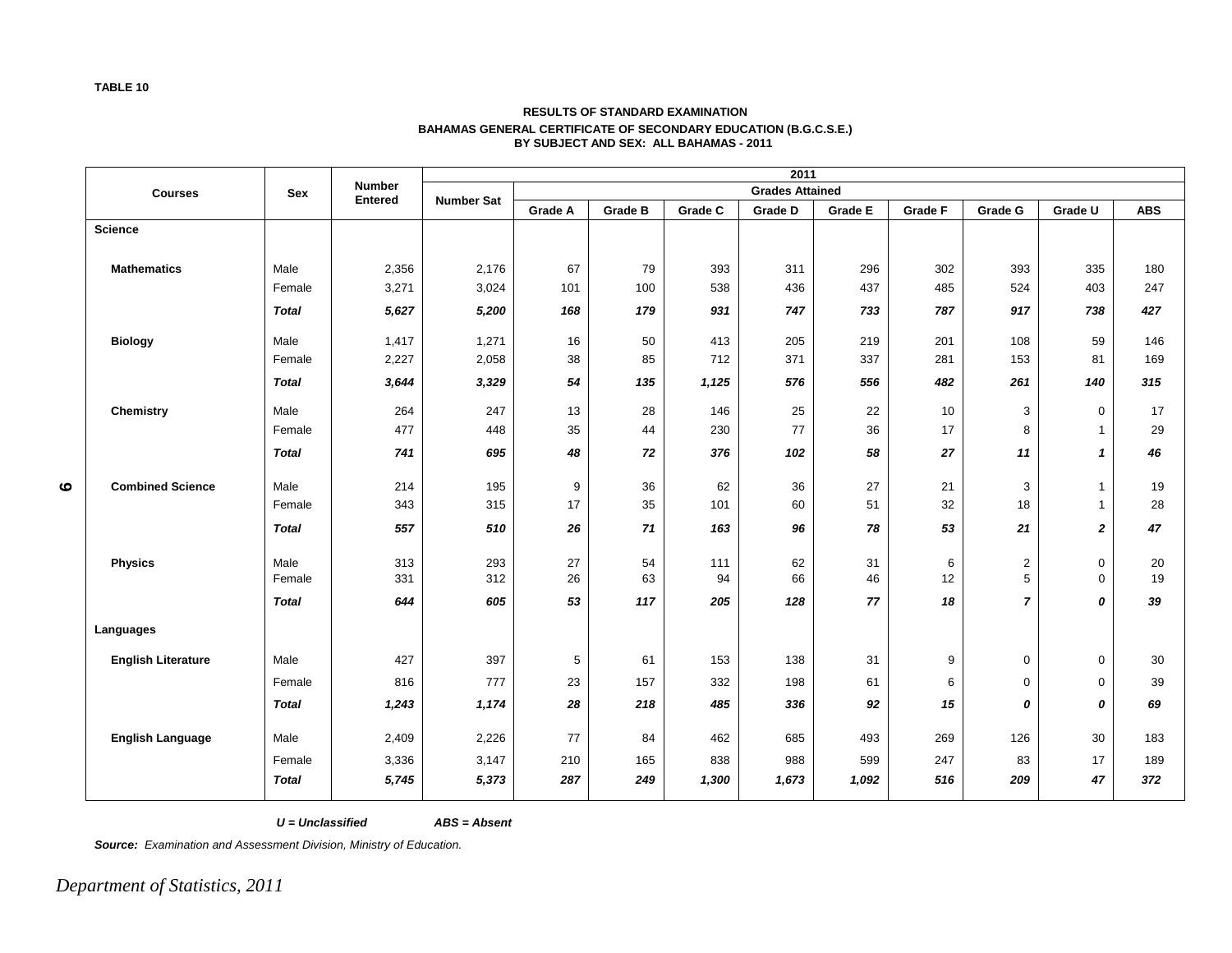#### **RESULTS OF STANDARD EXAMINATION**

#### **BAHAMAS GENERAL CERTIFICATE OF SECONDARY EDUCATION (B.G.C.S.E.) BY SUBJECT AND SEX: ALL BAHAMAS - 2011**

|           |                          |              | <b>Number</b>  |                   | 2011           |                |                |                        |                |                |                  |                |            |
|-----------|--------------------------|--------------|----------------|-------------------|----------------|----------------|----------------|------------------------|----------------|----------------|------------------|----------------|------------|
|           | <b>Courses</b>           | Sex          | <b>Entered</b> | <b>Number Sat</b> |                |                |                | <b>Grades Attained</b> |                |                |                  |                |            |
|           |                          |              |                |                   | <b>Grade A</b> | <b>Grade B</b> | Grade C        | Grade D                | <b>Grade E</b> | <b>Grade F</b> | Grade G          | Grade U        | <b>ABS</b> |
|           | French                   | Male         | 114            | 105               | 5              | 14             | 38             | 33                     | 14             | $\mathbf{1}$   | $\mathbf 0$      | $\mathbf 0$    | 9          |
|           |                          | Female       | 205            | 188               | 14             | 41             | 73             | 38                     | 19             | $\overline{c}$ | $\mathbf{1}$     | 0              | 17         |
|           |                          | <b>Total</b> | 319            | 293               | 19             | 55             | 111            | 71                     | 33             | 3              | $\mathbf{1}$     | 0              | 26         |
|           | Spanish                  | Male         | 401            | 375               | 29             | 65             | 121            | 105                    | 35             | 17             | 3                | 0              | 26         |
|           |                          | Female       | 795            | 754               | 64             | 143            | 312            | 171                    | 49             | 12             | $\mathbf{3}$     | 0              | 41         |
|           |                          | <b>Total</b> | 1,196          | 1,129             | 93             | 208            | 433            | 276                    | 84             | 29             | 6                | 0              | 67         |
|           | Art & Design - A         | Male         | 248            | 206               | 3              | 21             | 76             | 70                     | 21             | 12             | 3                | 0              | 42         |
|           |                          | Female       | 178            | 163               | $\overline{7}$ | 24             | 73             | 46                     | 10             | 3              | $\boldsymbol{0}$ | 0              | 15         |
|           |                          | <b>Total</b> | 426            | 369               | 10             | 45             | 149            | 116                    | 31             | 15             | 3                | 0              | 57         |
| $\vec{0}$ | Art & Design - B         | Male         | 197            | 148               | 10             | 20             | 60             | 45                     | 11             | $\overline{c}$ | $\mathbf 0$      | 0              | 49         |
|           |                          | Female       | 265            | 227               | 31             | 71             | 72             | 41                     | 11             | $\mathbf{1}$   | $\mathbf 0$      | 0              | 38         |
|           |                          | <b>Total</b> | 462            | 375               | 41             | 91             | 132            | 86                     | 22             | 3              | 0                | 0              | 87         |
|           | Art & Design - C         | Male         | 36             | 9                 | $\mathbf 0$    | $\mathbf{1}$   | 4              | $\mathbf{1}$           | $\overline{1}$ | $\overline{c}$ | $\boldsymbol{0}$ | 0              | 27         |
|           |                          | Female       | 31             | 15                | $\mathbf 0$    | $\overline{4}$ | $\overline{7}$ | 3                      | $\mathbf{1}$   | $\mathbf 0$    | $\mathbf 0$      | 0              | 16         |
|           |                          | <b>Total</b> | 67             | 24                | 0              | 5              | 11             | $\boldsymbol{4}$       | $\mathbf{2}$   | $\mathbf 2$    | 0                | 0              | 43         |
|           | <b>Social Science</b>    |              |                |                   |                |                |                |                        |                |                |                  |                |            |
|           | <b>History</b>           | Male         | 481            | 405               | 65             | 57             | 74             | 87                     | 69             | 38             | 14               | $\mathbf{1}$   | 76         |
|           |                          | Female       | 819            | 747               | 184            | 111            | 123            | 163                    | 93             | 57             | 15               | $\mathbf{1}$   | 72         |
|           |                          | <b>Total</b> | 1,300          | 1,152             | 249            | 168            | 197            | 250                    | 162            | 95             | 29               | $\mathbf{z}$   | 148        |
|           | <b>Religious Studies</b> | Male         | 917            | 786               | 55             | 136            | 207            | 189                    | 120            | 52             | 22               | 5              | 131        |
|           |                          | Female       | 1,451          | 1,315             | 183            | 329            | 313            | 281                    | 129            | 61             | 17               | $\overline{2}$ | 136        |
|           |                          | <b>Total</b> | 2,368          | 2,101             | 238            | 465            | 520            | 470                    | 249            | 113            | 39               | $\overline{7}$ | 267        |

 $U =$  Unclassified

 $ABS = Absent$ 

*Source: Examination and Assessment Division, Ministry of Education.*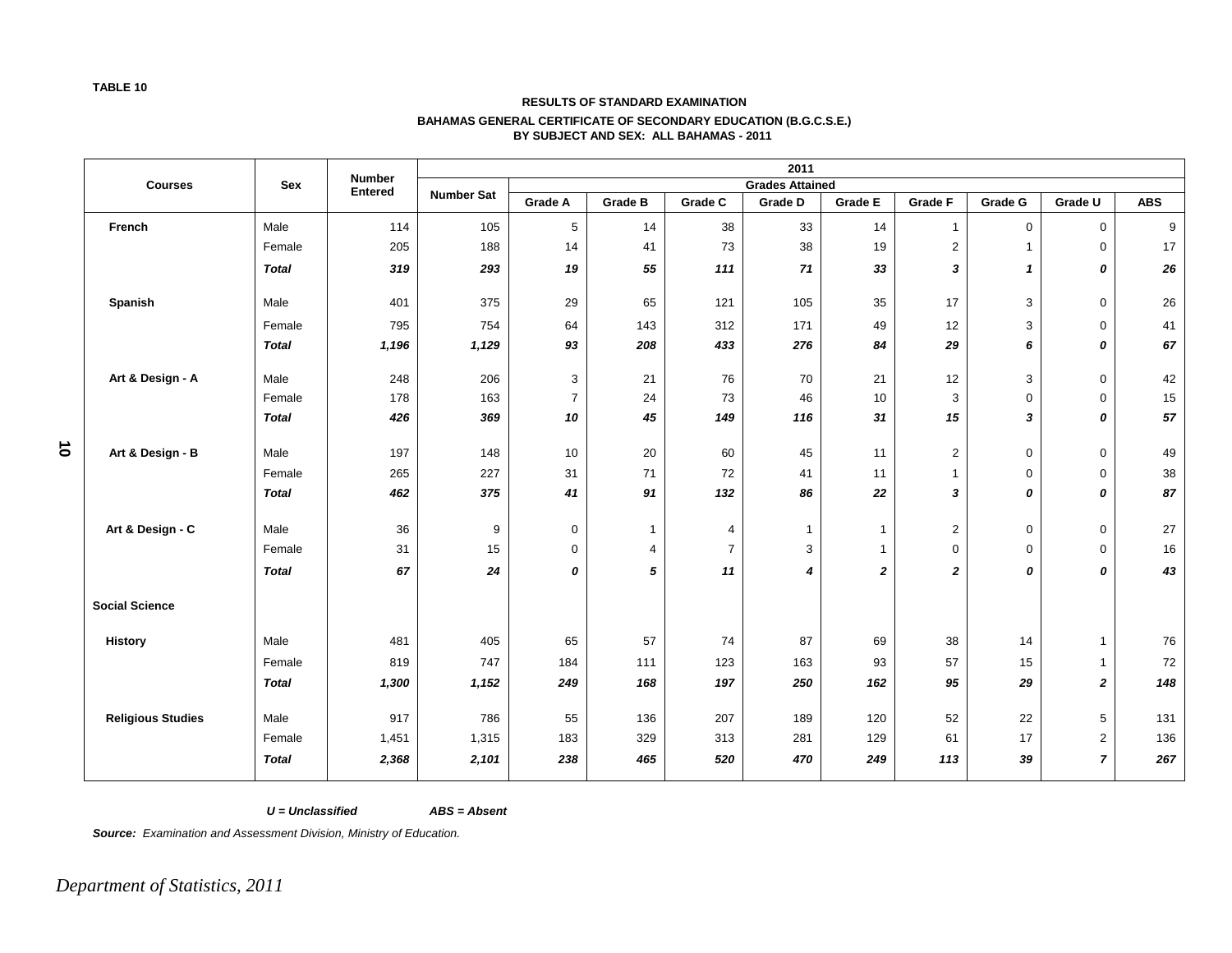#### **RESULTS OF STANDARD EXAMINATION BAHAMAS GENERAL CERTIFICATE OF SECONDARY EDUCATION (B.G.C.S.E.) BY SUBJECT AND SEX: ALL BAHAMAS - 2011**

|   |                                |              |                                 |                   | 2011           |                |         |                        |                |                |                |             |            |
|---|--------------------------------|--------------|---------------------------------|-------------------|----------------|----------------|---------|------------------------|----------------|----------------|----------------|-------------|------------|
|   | <b>Courses</b>                 | <b>Sex</b>   | <b>Number</b><br><b>Entered</b> | <b>Number Sat</b> |                |                |         | <b>Grades Attained</b> |                |                |                |             |            |
|   |                                |              |                                 |                   | <b>Grade A</b> | <b>Grade B</b> | Grade C | Grade D                | <b>Grade E</b> | <b>Grade F</b> | Grade G        | Grade U     | <b>ABS</b> |
|   | Geography                      | Male         | 441                             | 378               | 62             | 84             | 107     | 70                     | 38             | 14             | 3              | $\mathbf 0$ | 63         |
|   |                                | Female       | 441                             | 393               | 76             | 64             | 89      | 85                     | 50             | 21             | 8              | $\mathbf 0$ | 48         |
|   |                                | <b>Total</b> | 882                             | 771               | 138            | 148            | 196     | 155                    | 88             | 35             | 11             | 0           | 111        |
|   | <b>Business</b>                |              |                                 |                   |                |                |         |                        |                |                |                |             |            |
|   | <b>Book-keeping/Accounts</b>   | Male         | 276                             | 262               | 36             | 15             | 59      | 27                     | 22             | 34             | 21             | 48          | 14         |
|   |                                | Female       | 500                             | 461               | 78             | 35             | 92      | 39                     | 53             | 54             | 59             | 51          | 39         |
|   |                                | <b>Total</b> | 776                             | 723               | 114            | 50             | 151     | 66                     | 75             | 88             | 80             | 99          | 53         |
|   | <b>Office Procedures</b>       | Male         | 138                             | 118               | $\overline{7}$ | $\overline{7}$ | 19      | 23                     | 33             | 20             | 9              | $\mathbf 0$ | 20         |
| 그 |                                | Female       | 397                             | 323               | 33             | 55             | 49      | 80                     | 50             | 44             | 9              | 3           | 74         |
|   |                                | <b>Total</b> | 535                             | 441               | 40             | 62             | 68      | 103                    | 83             | 64             | 18             | 3           | 94         |
|   | <b>Typewriting</b>             | Male         | 358                             | 346               | $\overline{2}$ | 24             | 95      | 121                    | 61             | 24             | 11             | 8           | 12         |
|   |                                | Female       | 758                             | 727               | 32             | 94             | 227     | 231                    | 91             | 30             | 19             | 3           | 31         |
|   |                                | <b>Total</b> | 1,116                           | 1,073             | 34             | 118            | 322     | 352                    | 152            | 54             | 30             | 11          | 43         |
|   | <b>Economics</b>               | Male         | 140                             | 121               | 12             | 17             | 16      | 26                     | 23             | 14             | 8              | 5           | 19         |
|   |                                | Female       | 231                             | 203               | 31             | 22             | 36      | 38                     | 16             | 37             | 11             | 12          | 28         |
|   |                                | <b>Total</b> | 371                             | 324               | 43             | 39             | 52      | 64                     | 39             | 51             | 19             | 17          | 47         |
|   | <b>Commerce</b>                | Male         | 187                             | 161               | 9              | 15             | 31      | 49                     | 37             | 11             | $\overline{7}$ | $\mathbf 2$ | 26         |
|   |                                | Female       | 396                             | 332               | 18             | 43             | 66      | 88                     | 64             | 36             | 14             | 3           | 64         |
|   |                                | <b>Total</b> | 583                             | 493               | 27             | 58             | 97      | 137                    | 101            | 47             | 21             | 5           | 90         |
|   | <b>Carpentry &amp; Joinery</b> | Male         | 289                             | 219               | 58             | 84             | 45      | 27                     | 5              | $\mathbf 0$    | 0              | $\mathbf 0$ | 70         |
|   |                                | Female       | 53                              | 42                | 21             | 13             | 4       | 3                      | $\mathbf 0$    | $\mathbf 0$    | $\mathbf{1}$   | $\mathbf 0$ | 11         |
|   |                                | <b>Total</b> | 342                             | 261               | 79             | 97             | 49      | 30                     | 5              | 0              | $\mathbf{1}$   | 0           | 81         |

 $U =$  Unclassified

ABS = Absent

*Source: Examination and Assessment Division, Ministry of Education.*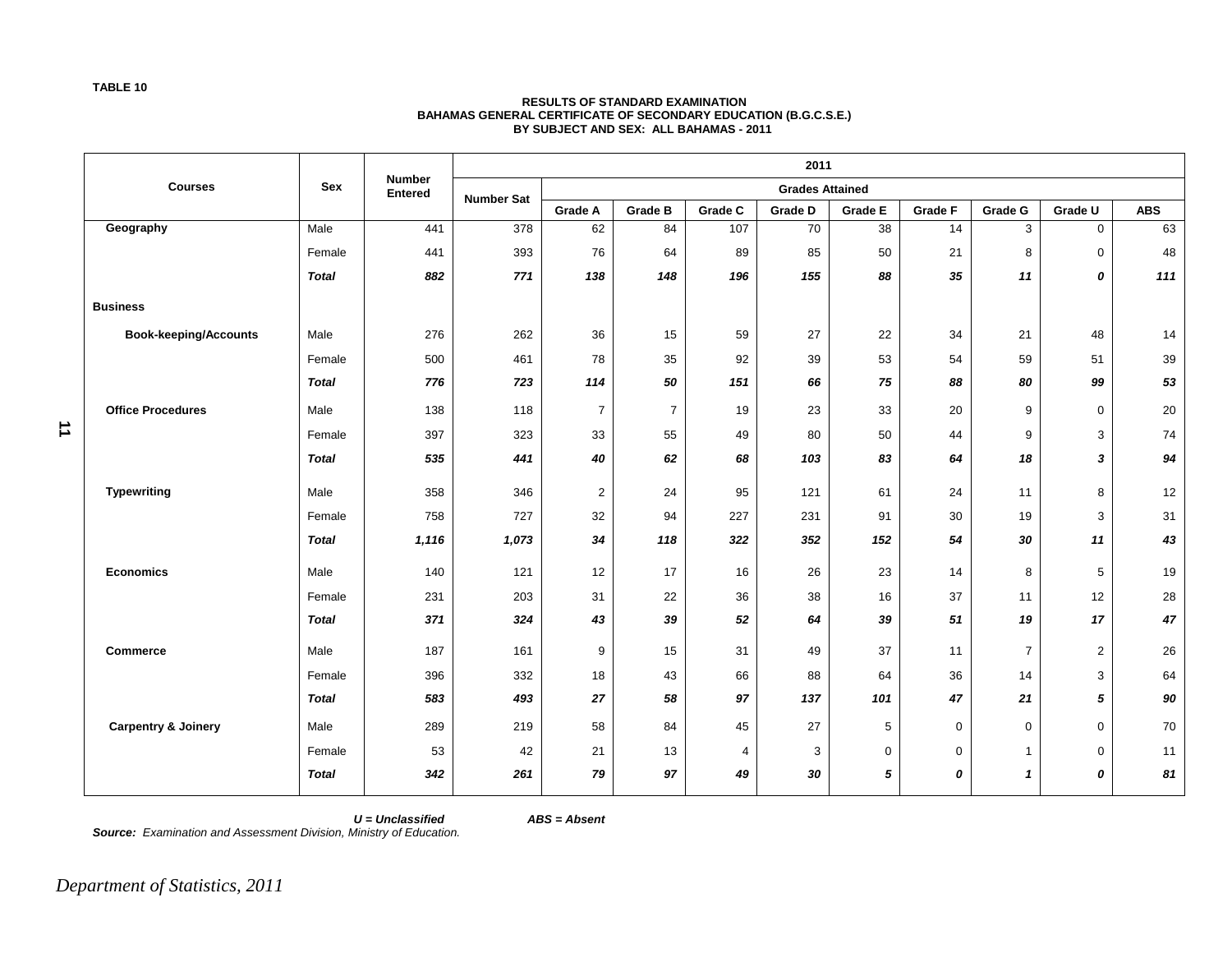#### **RESULTS OF STANDARD EXAMINATION BAHAMAS GENERAL CERTIFICATE OF SECONDARY EDUCATION (B.G.C.S.E.) BY SUBJECT AND SEX: ALL BAHAMAS - 2011**

|   |                                                       |              | <b>Number</b><br><b>Entered</b> | 2011          |                        |                  |                |              |                  |                |                |                |                |  |
|---|-------------------------------------------------------|--------------|---------------------------------|---------------|------------------------|------------------|----------------|--------------|------------------|----------------|----------------|----------------|----------------|--|
|   | <b>Courses</b>                                        | Sex          |                                 | <b>Number</b> | <b>Grades Attained</b> |                  |                |              |                  |                |                |                |                |  |
|   |                                                       |              |                                 | Sat           | <b>Grade A</b>         | Grade B          | Grade C        | Grade D      | <b>Grade E</b>   | <b>Grade F</b> | Grade G        | Grade U        | <b>ABS</b>     |  |
|   |                                                       |              |                                 |               |                        |                  |                |              |                  |                |                |                |                |  |
|   | <b>Graphical Communication</b>                        | Male         | 299                             | 256           | 27                     | 57               | 84             | 39           | 21               | 19             | 8              | $\mathbf{1}$   | 43             |  |
|   |                                                       | Female       | 69                              | 59            | 8                      | 14               | 21             | 13           | $\overline{2}$   | $\mathbf 0$    | $\overline{1}$ | $\mathbf 0$    | 10             |  |
|   |                                                       | <b>Total</b> | 368                             | 315           | 35                     | 71               | 105            | 52           | 23               | 19             | 9              | $\mathbf{1}$   | 53             |  |
|   | <b>Electrical Installation</b>                        | Male         | 162                             | 147           | 4                      | 16               | 27             | 36           | 25               | 23             | 11             | 5              | 15             |  |
|   |                                                       | Female       | 12                              | 9             | 0                      | $\mathbf{1}$     | $\sqrt{3}$     | $\mathbf{1}$ | $\mathbf{1}$     | $\overline{1}$ | $\overline{2}$ | $\mathbf 0$    | 3              |  |
| 5 |                                                       | <b>Total</b> | 174                             | 156           | 4                      | 17               | 30             | 37           | 26               | 24             | 13             | 5              | 18             |  |
|   | <b>Auto Mechanics</b><br><b>Clothing Construction</b> | Male         | 84                              | 59            | 5                      | $\boldsymbol{9}$ | 28             | 13           | $\overline{4}$   | 0              | $\mathbf 0$    | $\overline{0}$ | 25             |  |
|   |                                                       | Female       | 3                               | 2             | $\mathbf 0$            | $\mathbf{1}$     | $\mathbf{1}$   | $\mathbf 0$  | $\boldsymbol{0}$ | $\mathbf 0$    | $\mathbf 0$    | $\mathbf 0$    | $\overline{1}$ |  |
|   |                                                       | <b>Total</b> | 87                              | 61            | 5                      | 10               | 29             | 13           | 4                | 0              | 0              | 0              | 26             |  |
|   |                                                       | Male         | $\sqrt{5}$                      | 5             | 0                      | $\mathbf 0$      | $\overline{2}$ | $\mathbf{1}$ | $\mathbf{1}$     | 0              | $\mathbf 0$    | $\mathbf{1}$   | $\mathbf 0$    |  |
|   |                                                       | Female       | 153                             | 125           | 9                      | 19               | 28             | 25           | 18               | 15             | $\overline{4}$ | $\overline{7}$ | 28             |  |
|   |                                                       | <b>Total</b> | 158                             | 130           | 9                      | 19               | 30             | 26           | 19               | 15             | 4              | 8              | 28             |  |
|   | <b>Food and Nutrition</b>                             | Male         | 127                             | 108           | $\mathbf{1}$           | 16               | 37             | 34           | 17               | $\overline{c}$ | $\mathbf 0$    | $\mathbf{1}$   | 19             |  |
|   |                                                       | Female       | 502                             | 438           | 24                     | 105              | 144            | 136          | 25               | $\mathbf{1}$   | 3              | $\mathbf 0$    | 64             |  |
|   |                                                       | <b>Total</b> | 629                             | 546           | 25                     | 121              | 181            | 170          | 42               | 3              | 3              | $\mathbf{1}$   | 83             |  |
|   |                                                       |              |                                 |               |                        |                  |                |              |                  |                |                |                |                |  |
|   | <b>Music</b>                                          | Male         | 188                             | 170           | 25                     | 37               | 41             | 37           | 20               | $\overline{7}$ | 3              | $\mathbf 0$    | 18             |  |
|   |                                                       | Female       | 151                             | 136           | 14                     | 26               | 45             | 28           | 18               | 2              | 3              | $\mathbf 0$    | 15             |  |
|   |                                                       | <b>Total</b> | 339                             | 306           | 39                     | 63               | 86             | 65           | 38               | 9              | 6              | 0              | 33             |  |

**TABLE 10**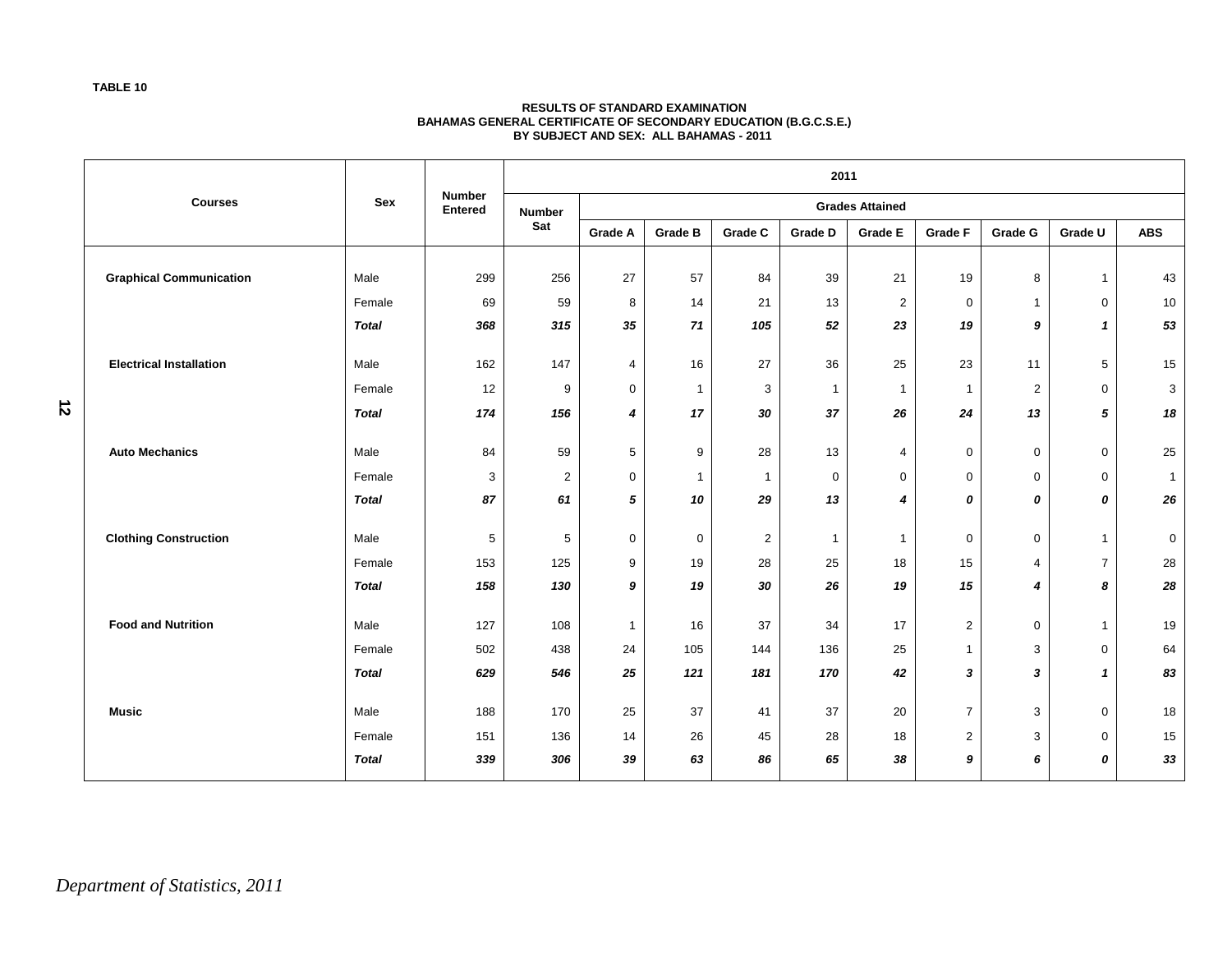## **RESULTS OF STANDARD EXAMINATION BAHAMAS JUNIOR CERTIFICATE OF EDUCATION (B.J.C.) BY SUBJECT AND SEX: ALL BAHAMAS - 2011**

|                |                          |              | <b>Number</b> |                   | 2011                   |                |         |         |         |                |              |                |            |  |  |
|----------------|--------------------------|--------------|---------------|-------------------|------------------------|----------------|---------|---------|---------|----------------|--------------|----------------|------------|--|--|
|                | <b>Courses</b>           | <b>Sex</b>   | Entered       | <b>Number Sat</b> | <b>Grades Attained</b> |                |         |         |         |                |              |                |            |  |  |
|                |                          |              |               |                   | Grade A                | <b>Grade B</b> | Grade C | Grade D | Grade E | Grade F        | Grade G      | Grade U        | <b>ABS</b> |  |  |
|                | <b>Mathematics</b>       | Male         | 3,575         | 3,285             | 217                    | 338            | 576     | 447     | 462     | 489            | 401          | 355            | 290        |  |  |
|                |                          | Female       | 3,992         | 3,721             | 278                    | 423            | 688     | 506     | 528     | 508            | 459          | 331            | 271        |  |  |
|                |                          | <b>Total</b> | 7,567         | 7,006             | 495                    | 761            | 1,264   | 953     | 990     | 997            | 860          | 686            | 561        |  |  |
|                | <b>English Language</b>  | Male         | 3,630         | 3,371             | 98                     | 432            | 637     | 777     | 663     | 434            | 207          | 123            | 259        |  |  |
|                |                          | Female       | 3,851         | 3,641             | 240                    | 738            | 823     | 830     | 563     | 300            | 118          | 29             | 210        |  |  |
|                |                          | <b>Total</b> | 7,481         | 7,012             | 338                    | 1,170          | 1,460   | 1,607   | 1,226   | 734            | 325          | 152            | 469        |  |  |
|                | <b>General Science</b>   | Male         | 2,335         | 2,165             | 234                    | 350            | 511     | 227     | 222     | 229            | 176          | 216            | 170        |  |  |
|                |                          | Female       | 2,750         | 2,584             | 274                    | 371            | 622     | 264     | 232     | 321            | 250          | 250            | 166        |  |  |
|                |                          | <b>Total</b> | 5,085         | 4,749             | 508                    | 721            | 1,133   | 491     | 454     | 550            | 426          | 466            | 336        |  |  |
|                | <b>Health Science</b>    | Male         | 2,125         | 1,917             | 204                    | 260            | 364     | 370     | 384     | 232            | 98           | 5              | 208        |  |  |
|                |                          | Female       | 2,528         | 2,354             | 288                    | 334            | 447     | 391     | 473     | 335            | 81           | 5              | 174        |  |  |
|                |                          | <b>Total</b> | 4,653         | 4,271             | 492                    | 594            | 811     | 761     | 857     | 567            | 179          | 10             | 382        |  |  |
| $\vec{\omega}$ | <b>Religious Studies</b> | Male         | 2,447         | 2,284             | 106                    | 269            | 431     | 291     | 264     | 305            | 243          | 375            | 163        |  |  |
|                |                          | Female       | 2,789         | 2,653             | 223                    | 467            | 591     | 357     | 327     | 281            | 225          | 182            | 136        |  |  |
|                |                          | <b>Total</b> | 5,236         | 4,937             | 329                    | 736            | 1,022   | 648     | 591     | 586            | 468          | 557            | 299        |  |  |
|                | <b>Social Studies</b>    | Male         | 2,330         | 1,989             | 224                    | 353            | 409     | 467     | 303     | 171            | 52           | 10             | 341        |  |  |
|                |                          | Female       | 2,625         | 2,381             | 360                    | 502            | 470     | 616     | 303     | 103            | 27           | $\mathbf 0$    | 244        |  |  |
|                |                          | <b>Total</b> | 4,955         | 4,370             | 584                    | 855            | 879     | 1,083   | 606     | 274            | 79           | 10             | 585        |  |  |
|                | <b>Home Economics</b>    | Male         | 174           | 134               | 5                      | 14             | 39      | 52      | 21      | 3              | 0            | $\mathbf 0$    | 40         |  |  |
|                |                          | Female       | 785           | 654               | 16                     | 75             | 260     | 240     | 55      | 8              | 0            | $\mathbf 0$    | 131        |  |  |
|                |                          | <b>Total</b> | 959           | 788               | 21                     | 89             | 299     | 292     | 76      | 11             | 0            | 0              | 171        |  |  |
|                | Art                      | Male         | 445           | 337               | 9                      | 69             | 156     | 81      | 17      | 5              | 0            | $\mathbf 0$    | 108        |  |  |
|                |                          | Female       | 388           | 333               | 11                     | 86             | 175     | 45      | 14      | $\mathbf{1}$   | 1            | $\mathbf 0$    | 55         |  |  |
|                |                          | Total        | 833           | 670               | 20                     | 155            | 331     | 126     | 31      | 6              | $\mathbf{1}$ | 0              | 163        |  |  |
|                | <b>Craft Study</b>       | Male         | 327           | 272               | 5                      | 33             | 105     | 94      | 32      | 3              | 0            | $\mathbf 0$    | 55         |  |  |
|                |                          | Female       | 468           | 426               | 11                     | 99             | 160     | 120     | 29      | 4              | 3            | $\mathbf 0$    | 42         |  |  |
|                |                          | <b>Total</b> | 795           | 698               | 16                     | 132            | 265     | 214     | 61      | $\overline{7}$ | 3            | 0              | 97         |  |  |
|                | <b>Technical Drawing</b> | Male         | 507           | 427               | 99                     | 130            | 99      | 48      | 34      | 13             | 4            | 0              | 80         |  |  |
|                |                          | Female       | 149           | 133               | 36                     | 35             | 26      | 17      | 9       | 5              | 4            | $\overline{1}$ | $16\,$     |  |  |
|                |                          | <b>Total</b> | 656           | 560               | 135                    | 165            | 125     | 65      | 43      | 18             | 8            | $\mathbf{1}$   | 96         |  |  |
|                |                          |              |               |                   |                        |                |         |         |         |                |              |                |            |  |  |

 $U =$  Unclassified

 $ABS = Absent$ 

*Source: Examination and Assessment Division, Ministry of Education.*